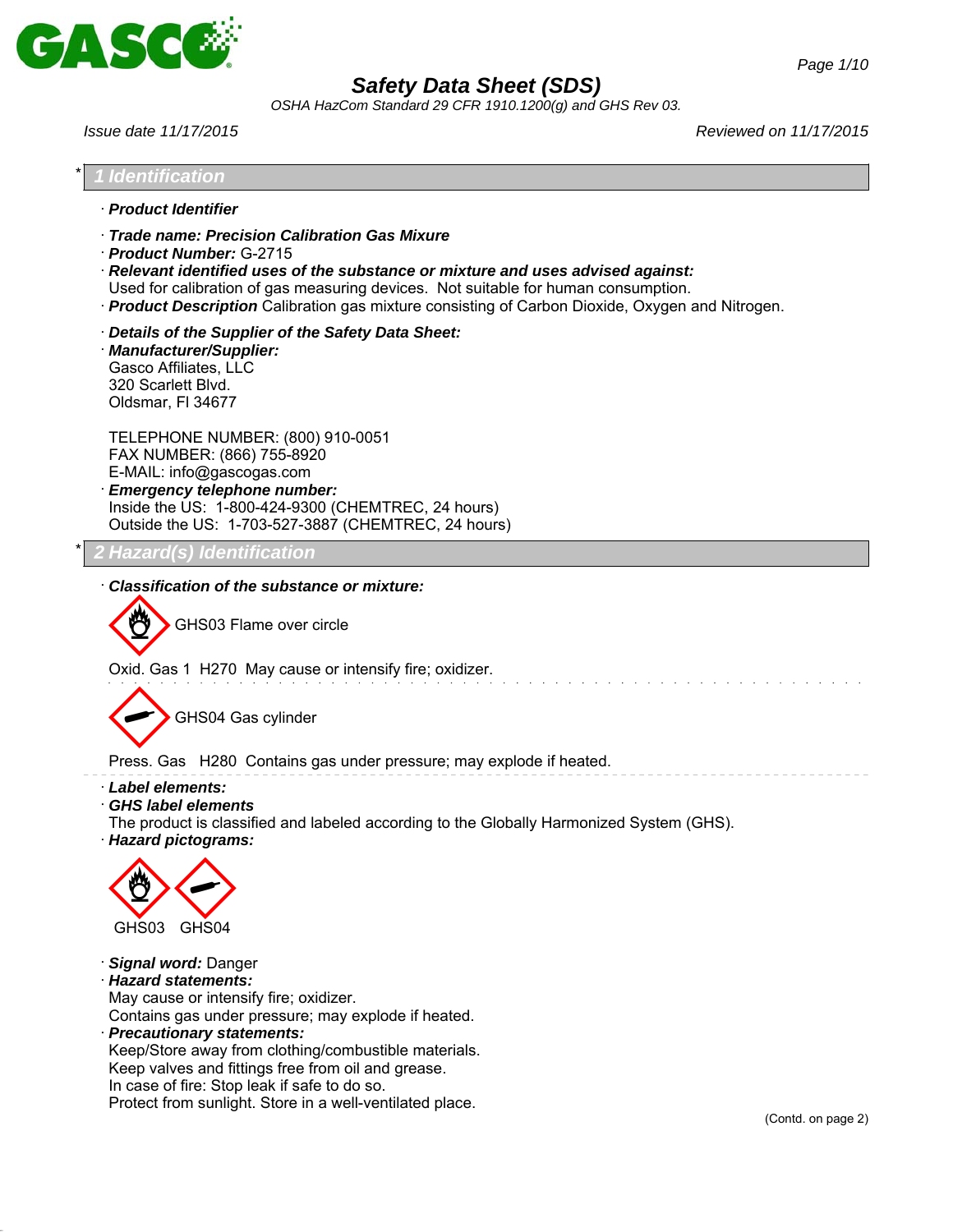*OSHA HazCom Standard 29 CFR 1910.1200(g) and GHS Rev 03.*

*Issue date 11/17/2015 Reviewed on 11/17/2015*

### *Trade name: Precision Calibration Gas Mixure*

- · *Unknown acute toxicity:*
- 100 % of the mixture consists of component(s) of unknown toxicity.
- · *Classification system:*
- · *NFPA ratings (scale 0 4)*

0 0  $\overline{0}$ OX Health =  $0$  $Fire = 0$  $Reactivity = 0$ 

The substance possesses oxidizing properties.

· *HMIS-ratings (scale 0 - 4)*

**HEALTH**  FIRE REACTIVITY  $\boxed{0}$  Reactivity = 0  $\frac{0}{1}$  Health = 0  $\overline{10}$ Fire  $= 0$ 

· *Hazard(s) not otherwise classified (HNOC):* None known

\* *3 Composition/Information on Ingredients*

- · *Chemical characterization: Mixtures*
- · *Description:* Mixture of substances listed below with non-hazardous additions.

| Dangerous Components:               |                |                                                                  |               |  |  |
|-------------------------------------|----------------|------------------------------------------------------------------|---------------|--|--|
| CAS: 7727-37-9<br>RTECS: QW 9700000 | Nitrogen       | $\diamond$ Press. Gas, H280; Simple Asphyxiant                   | 10 - 99.5%    |  |  |
| CAS: 124-38-9<br>RTECS: FF 6400000  | Carbon Dioxide | $\diamondsuit$ Press. Gas, H280; Simple Asphyxiant               | $5 - 88\%$    |  |  |
| CAS: 7782-44-7                      | Oxygen         | $\circledast$ Oxid. Gas 1, H270; $\diamondsuit$ Press. Gas, H280 | $23.5 - 90\%$ |  |  |
| A Fire A Lat Macedonics             |                |                                                                  |               |  |  |

\* *4 First-Aid Measures*

#### · *Description of first aid measures:*

### · *After inhalation:*

Supply fresh air. If required, provide artificial respiration. Consult doctor if symptoms persist.

In case of unconsciousness place patient stably in side position for transportation.

### · *After skin contact:*

Generally the product does not irritate the skin.

In cases of contact with liquified material, frostbite may occur. Immerse frostbite in cool-warm water and seek medical attention.

Wash with soap and water.

If skin irritation occurs, consult a doctor.

#### · *After eye contact:*

Not anticipated under normal use.

Rinse opened eye for several minutes under running water. If symptoms persist, consult a doctor.

#### · *After swallowing:*

Not a normal route of entry.

If swallowed and symptoms occur, consult a doctor.

· *Information for doctor:*

- · *Most important symptoms and effects, both acute and delayed:* No further relevant information available.
- · *Indication of any immediate medical attention and special treatment needed:*

No further relevant information available.

(Contd. on page 3)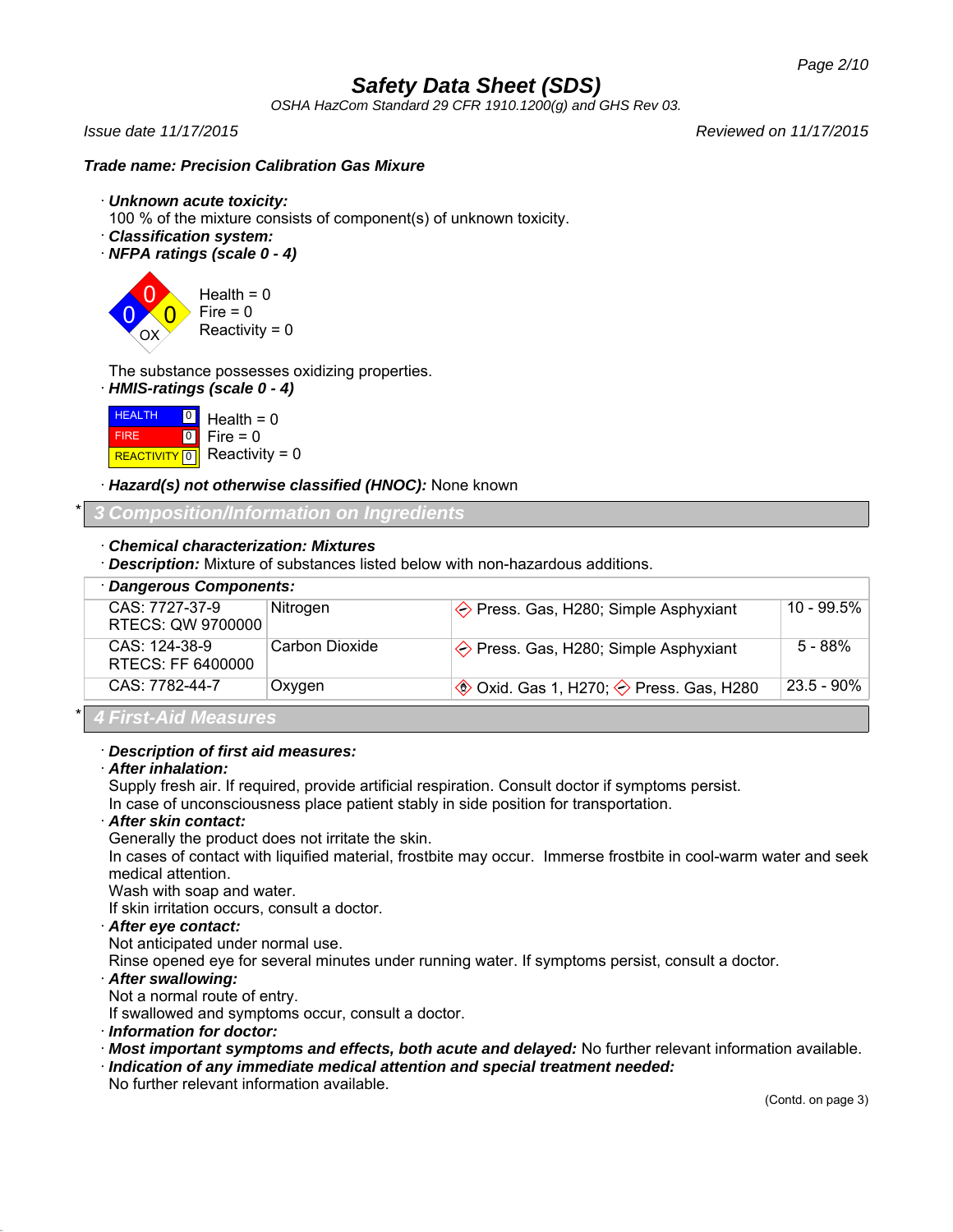*OSHA HazCom Standard 29 CFR 1910.1200(g) and GHS Rev 03.*

*Issue date 11/17/2015 Reviewed on 11/17/2015*

#### *Trade name: Precision Calibration Gas Mixure*

#### \* *5 Fire-Fighting Measures*

- · *Extinguishing media:*
- · *Suitable extinguishing agents:*

Use fire fighting measures that suit the environment.

Use water spray to cool fire-exposed containers.

· *Special hazards arising from the substance or mixture:*

Closed containers may explode when exposed to extreme heat.

If incinerated, product will release the following toxic fumes: Oxides of Carbon and Nitrogen (NOx).

· *Advice for firefighters:*

Certain variations of this gas mixture may contain high concentrations of Oxygen which acts as an oxidizer and may intensify any fires.

· *Protective equipment:*

As in any fire, wear self-contained breathing apparatus pressure-demand (NIOSH approved or equivalent) and full protective gear to prevent contact with skin and eyes.

### \* *6 Accidental Release Measures*

· *Personal precautions, protective equipment and emergency procedures:*

Ensure adequate ventilation.

Treat any fumes as toxic.

Wear protective equipment. Keep unprotected persons away.

Keep people at a distance and stay upwind.

- **Environmental precautions:** Inform authorities in case of gas release.
- · *Methods and material for containment and cleaning up:* Dispose contaminated material as waste according to section 13. Ensure adequate ventilation.

Dispose of the collected material according to regulations.

· *Reference to other sections:*

See Section 7 for information on safe handling.

See Section 8 for information on personal protection equipment.

See Section 13 for disposal information.

### \* *7 Handling and Storage*

#### · *Handling*

### · *Precautions for safe handling:*

Ensure good ventilation/exhaustion at the workplace.

Be aware of any signs of dizziness or fatigue; exposures to fatal concentrations of this gas mixture could occur without any significant warning symptoms due to the potential for oxygen deficiency (simple asphyxiation). Do not attempt to adjust, repair or in any other way modify the cylinders containing this gas mixture. If there is a malfunction or another type of operational problem, contact nearest distributor immediately.

#### · *Information about protection against explosions and fires:*

Pressurized container: protect from sunlight and do not expose to temperatures exceeding 50 °C, i.e. electric lights. Do not pierce or burn, even after use.

Do not cut, grind or weld on container that contains or contained product.

Do not spray on a naked flame or any incandescent material.

#### · *Conditions for safe storage, including any incompatibilities:*

Store away from strong oxidizing agents, phosphorous, organic materials, Alkali metals, metal oxides and powdered metals.

(Contd. on page 4)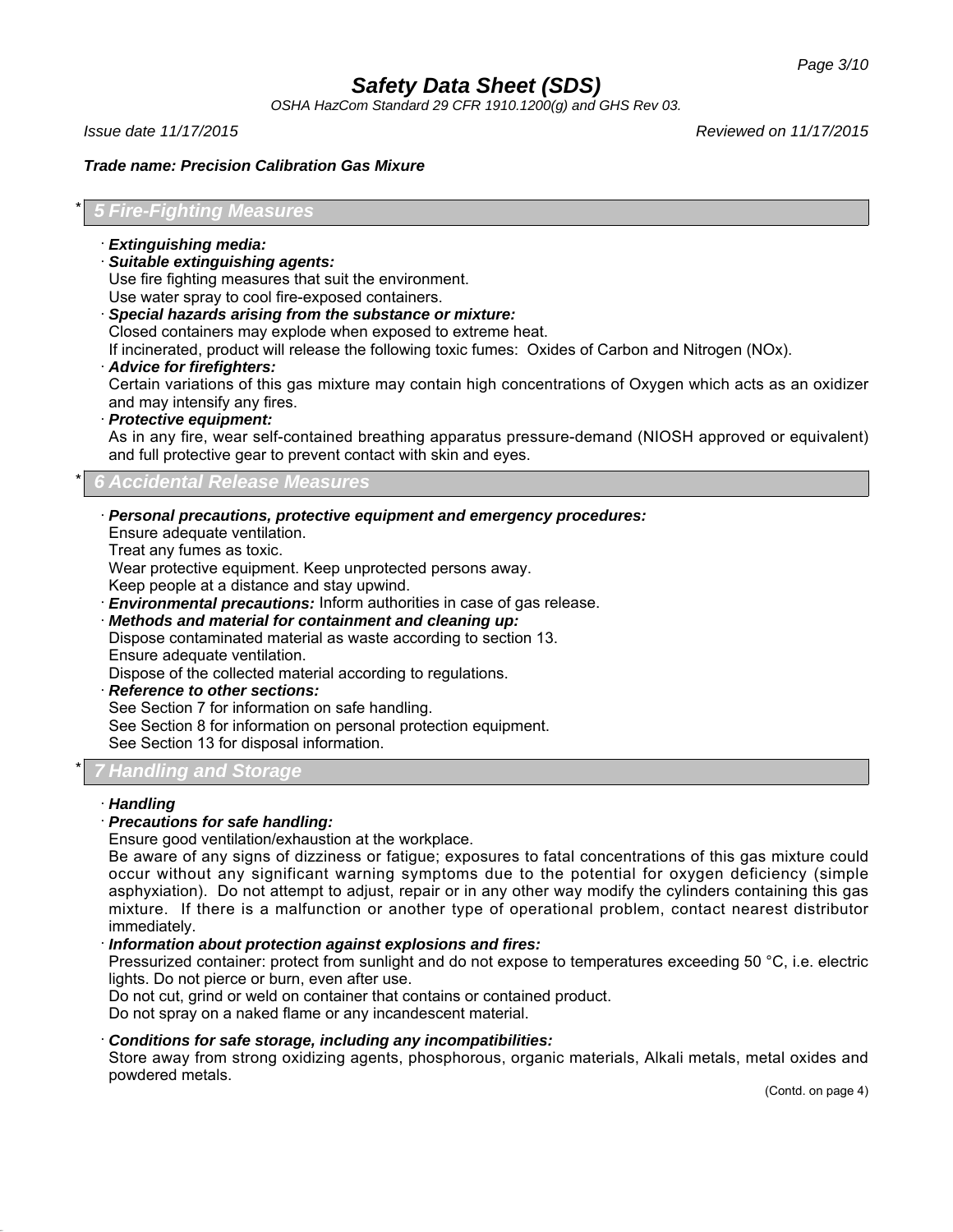*OSHA HazCom Standard 29 CFR 1910.1200(g) and GHS Rev 03.*

#### *Issue date 11/17/2015 Reviewed on 11/17/2015*

### *Trade name: Precision Calibration Gas Mixure*

· *Storage*

#### · *Requirements to be met by storerooms and receptacles:*

Store in a cool location.

Cylinders should be firmly secured to prevent falling or being knocked over. Cylinders must be protected from the environment, and preferably kept at room temperature. Cylinders should be stored in dry, well-ventilated areas, away from sources of heat, ignition, and direct sunlight. Protect cylinders against physical damage. Full and empty cylinders should be segregated. Use a "first-on, first-out" inventory system to prevent full containers from being stored for long periods of time.

· *Information about storage in one common storage facility:* Not required.

- · *Further information about storage conditions:* Store in cool, dry conditions in well sealed receptacles.
- Specific end use(s): No further relevant information available.

#### \* *8 Exposure Controls/Personal Protection*

· *Additional information about design of technical systems:* No further data; see section 7.

#### · *Control parameters:*

All ventilation should be designed in accordance with OSHA standard (29 CFR 1910.94). Use mechanical (general) ventilation for storage areas. Use appropriate ventilation as required to keep Exposure Limits in Air below TLV & PEL limits.

|  | Components with occupational exposure limits: |  |
|--|-----------------------------------------------|--|
|--|-----------------------------------------------|--|

#### **7727-37-9 Nitrogen**

TLV withdrawn TLV, see App. F; simple asphyxiant

### **124-38-9 Carbon Dioxide**

PEL Long-term value: 9000 mg/m<sup>3</sup>, 5000 ppm

REL Short-term value:  $54,000$  mg/m<sup>3</sup>, 30,000 ppm Long-term value: 9000 mg/m<sup>3</sup>, 5000 ppm

TLV Short-term value:  $54,000$  mg/m<sup>3</sup>, 30,000 ppm Long-term value: 9000 mg/m<sup>3</sup>, 5000 ppm

· *Additional information:* The lists that were valid during the creation of this SDS were used as basis.

#### · *Exposure controls:*

· *Personal protective equipment:*

· *General protective and hygienic measures:*

Keep away from foodstuffs, beverages and feed.

Wash hands before breaks and at the end of work.

· *Breathing equipment:*



Suitable respiratory protective device recommended.

#### · *Protection of hands:*



Protective gloves

#### · *Material of gloves:*

The selection of the suitable gloves does not only depend on the material, but also on further marks of quality and varies from manufacturer to manufacturer. As the product is a preparation of several substances, the resistance of the glove material cannot be calculated in advance and has therefore to be checked prior to the application.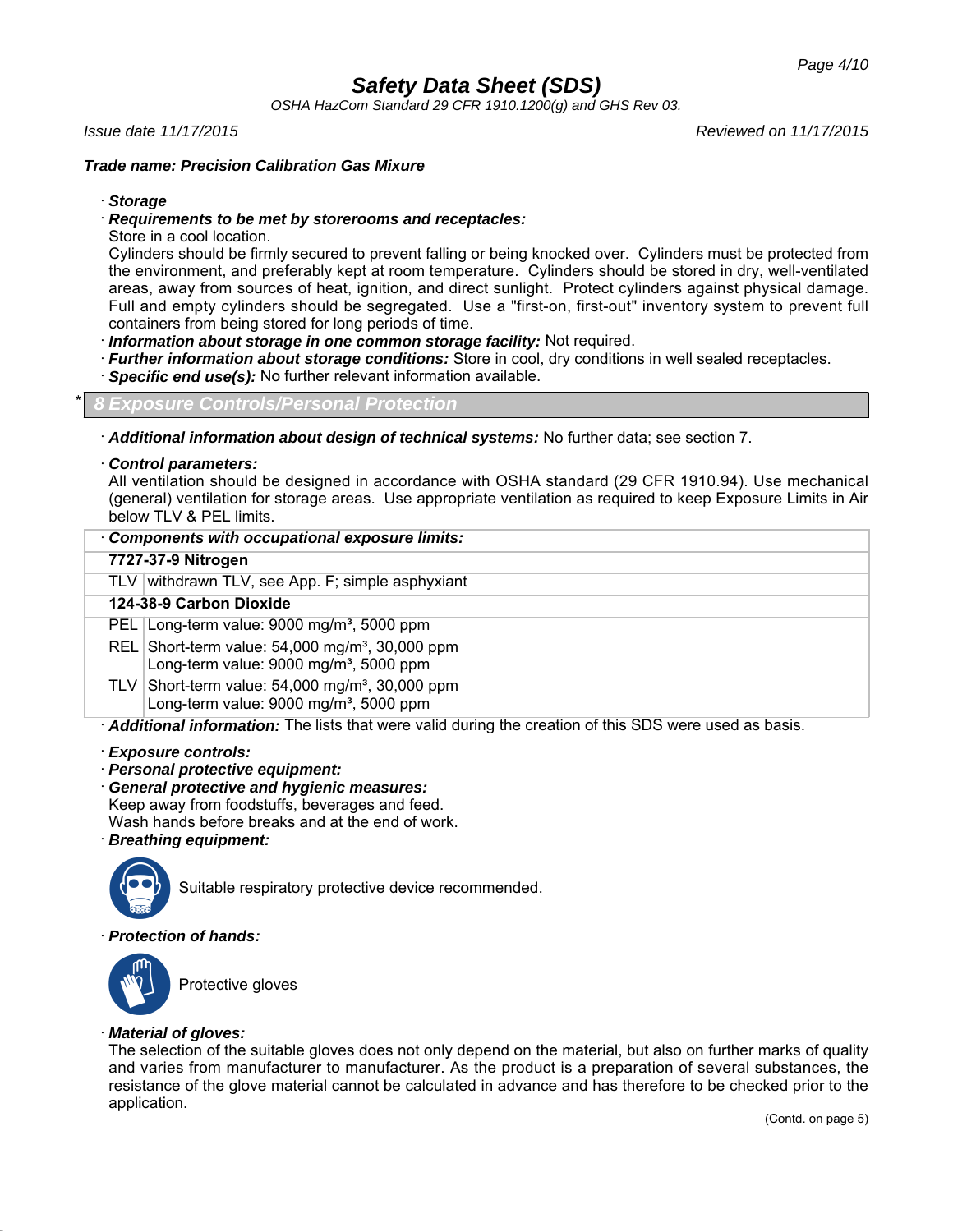*OSHA HazCom Standard 29 CFR 1910.1200(g) and GHS Rev 03.*

#### *Issue date 11/17/2015 Reviewed on 11/17/2015*

### *Trade name: Precision Calibration Gas Mixure*

### · *Penetration time of glove material:*

The exact break-through time has to be determined and observed by the manufacturer of the protective gloves.

## · *Eye protection:*



Tightly sealed goggles

### \* *9 Physical and Chemical Properties*

| Information on basic physical and chemical properties      |                                                   |                    |
|------------------------------------------------------------|---------------------------------------------------|--------------------|
| <b>General Information</b><br>Appearance:                  |                                                   |                    |
| Form:                                                      | Gaseous                                           |                    |
| Color:                                                     | Clear, colorless                                  |                    |
| Odor:                                                      | Odorless                                          |                    |
| · Odor threshold:                                          | Not determined.                                   |                    |
| · pH-value:                                                | Acidic                                            |                    |
| Change in condition                                        |                                                   |                    |
| <b>Melting point/Melting range:</b>                        | Not determined.                                   |                    |
| <b>Boiling point/Boiling range:</b>                        | Not determined.                                   |                    |
| · Flash point:                                             | <b>None</b>                                       |                    |
| · Flammability (solid, gaseous):                           | Contact with combustible material may cause fire. |                    |
| · Ignition temperature:                                    |                                                   |                    |
| <b>Decomposition temperature:</b>                          | Not determined.                                   |                    |
| · Auto igniting:                                           | Product is not self-igniting.                     |                    |
| · Danger of explosion:                                     | Not determined.                                   |                    |
| · Explosion limits:                                        |                                                   |                    |
| Lower:                                                     | Not determined.                                   |                    |
| <b>Upper:</b>                                              | Not determined.                                   |                    |
| · Vapor pressure:                                          | Not determined.                                   |                    |
| · Density:                                                 |                                                   |                    |
| <b>Relative density:</b>                                   | Not determined.                                   |                    |
| Vapor density:                                             | Not determined.                                   |                    |
| <b>Evaporation rate:</b>                                   | Not applicable.                                   |                    |
| Solubility in / Miscibility with:                          |                                                   |                    |
| Water:                                                     | Not miscible or difficult to mix.                 |                    |
| · Partition coefficient (n-octanol/water): Not determined. |                                                   |                    |
| · Viscosity:                                               |                                                   |                    |
| Dynamic:                                                   | Not determined.                                   |                    |
| <b>Kinematic:</b>                                          | Not determined.                                   |                    |
| · Solvent content:                                         |                                                   |                    |
| <b>Organic solvents:</b>                                   | 0.0%                                              |                    |
|                                                            |                                                   | (Contd. on page 6) |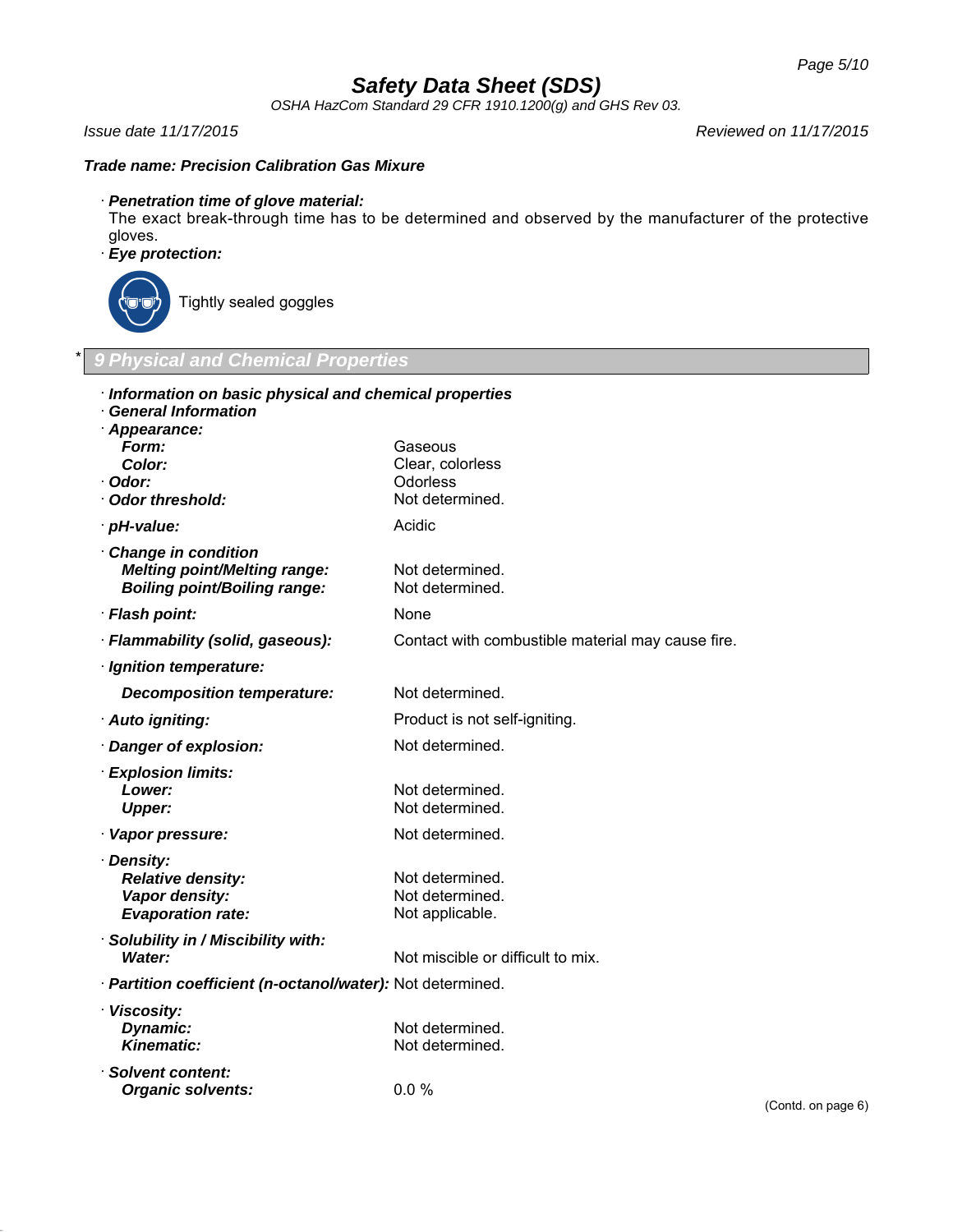*OSHA HazCom Standard 29 CFR 1910.1200(g) and GHS Rev 03.*

*Issue date 11/17/2015 Reviewed on 11/17/2015*

#### *Trade name: Precision Calibration Gas Mixure*

· *Other information:* No further relevant information available.

### **Stability and Reactivity**

- · *Reactivity:* No further relevant information available.
- · *Chemical stability:* Stable under normal conditions.
- · *Thermal decomposition / conditions to be avoided:* No decomposition if used according to specifications.
- · *Possibility of hazardous reactions:* No dangerous reactions known.
- · *Conditions to avoid:* No further relevant information available.
- · *Incompatible materials:*

Strong oxidizing agents, phosphorous, organic materials, Alkali metals, metal oxides and powdered metals.

· *Hazardous decomposition products:* Carbon Oxides and Nitrogen Oxides (NOx).

#### \* *11 Toxicological Information*

- · *Information on toxicological effects:* The toxicity of this product is unknown.
- · *Acute toxicity:*
- · *Primary irritant effect:*
- · *On the skin:* No irritating effect.
- · *On the eye:* No irritating effect.
- · *Additional toxicological information:*

The product shows the following dangers according to internally approved calculation methods for preparations:

- · *Carcinogenic categories:*
- · *IARC (International Agency for Research on Cancer):*
- Group 1 Carcinogenic to humans
- Group 2A Probably carcinogenic to humans
- Group 2B Possibly carcinogenic to humans
- Group 3 Not classifiable as to its carcinogenicity to humans
- Group 4 Probably not carcinogenic to humans

None of the ingredients are listed.

#### · *NTP (National Toxicology Program):*

None of the ingredients are listed.

- · *OSHA-Ca (Occupational Safety & Health Administration):*
- None of the ingredients are listed.

#### \* *12 Ecological Information*

- · *Toxicity:* The hazards for the aquatic environment are unknown.
- · *Aquatic toxicity:* No further relevant information available.
- · *Persistence and degradability:* No further relevant information available.
- · *Behavior in environmental systems:*
- · *Bioaccumulative potential:* No further relevant information available.
- · *Mobility in soil:* No further relevant information available.
- · *Additional ecological information:*
- · *General notes:* Generally not hazardous for water.
- · *Results of PBT and vPvB assessment:*
- · *PBT:* Not applicable.
- · *vPvB:* Not applicable.
- · *Other adverse effects:* No further relevant information available.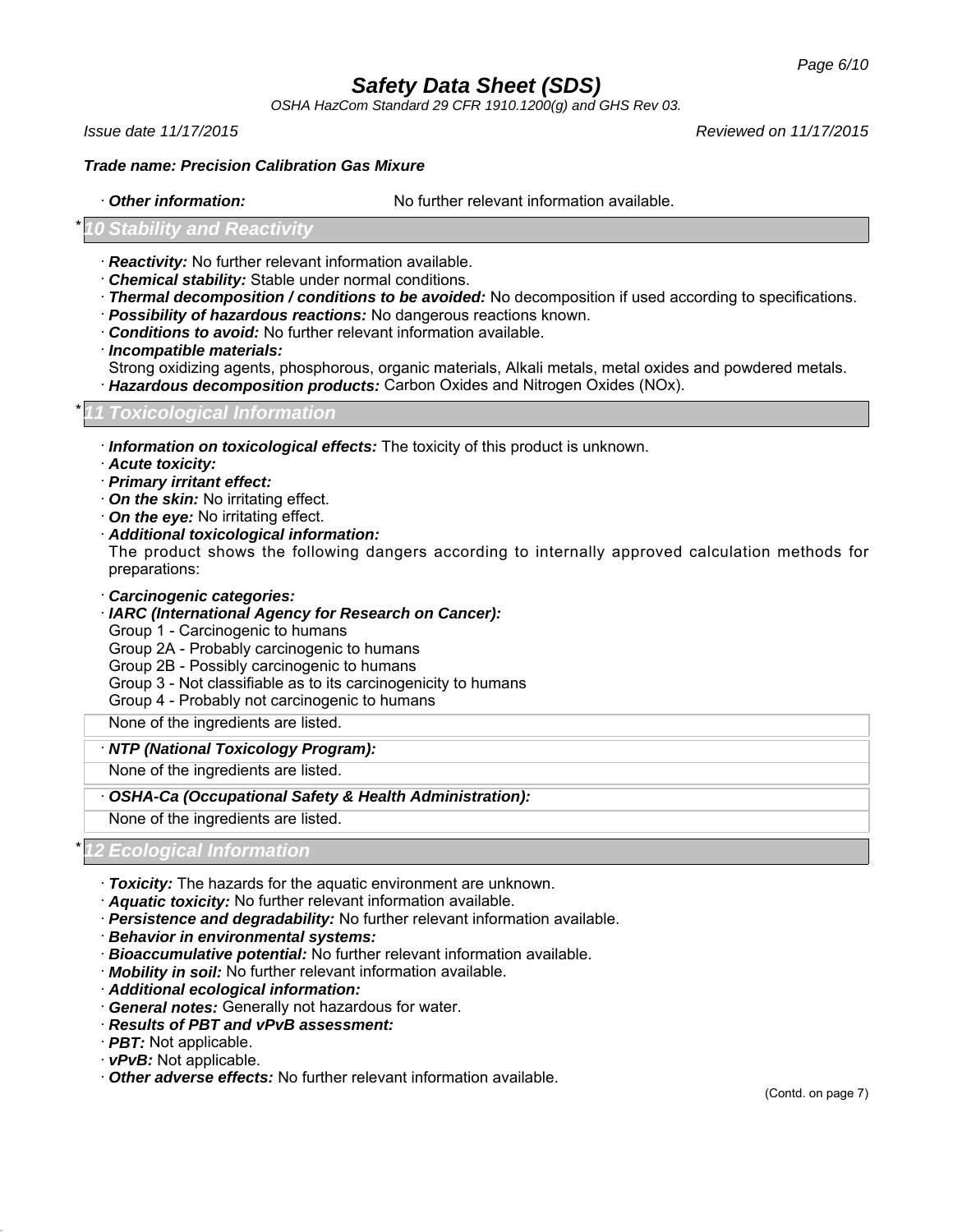*OSHA HazCom Standard 29 CFR 1910.1200(g) and GHS Rev 03.*

*Issue date 11/17/2015 Reviewed on 11/17/2015*

*Trade name: Precision Calibration Gas Mixure*

*Disposal Considerations* 

- · *Waste treatment methods:*
- · *Recommendation:*

Release all residual gas pressure in a well ventilated area. Verify the cylinder is completely empty (0 PSIG). Remove or cover any hazard labels. Return empty cylinder for recycling.

NOTE: Check with the local easte authority before placing any gas cylinder into waste container for pickup. GASCO encourages the consumer to return all cylinders.

· *Waste disposal key:*

The U.S. EPA has not published waste disposal numbers for this product's components.

- · *Uncleaned packagings:*
- · *Recommendation:* Return cylinder and unused product to supplier.

#### \* *14 Transport Information*

| · UN-Number:<br>· DOT, ADR, IMDG, IATA<br>· UN proper shipping name:    | <b>UN3156</b>                                                                                                      |
|-------------------------------------------------------------------------|--------------------------------------------------------------------------------------------------------------------|
| $\cdot$ DOT<br>$·$ ADR<br>· IMDG, IATA<br>· Transport hazard class(es): | Compressed gas, oxidizing, n.o.s.<br>UN3156 Compressed gas, oxidizing, n.o.s.<br>COMPRESSED GAS, OXIDIZING, N.O.S. |
| $\cdot$ DOT<br><b>OXIDIZING AGEP</b><br><b>N-FLAMMABL</b>               |                                                                                                                    |
| · Class:<br>· Label:                                                    | 2.2<br>2, 5.1                                                                                                      |
| $·$ ADR                                                                 |                                                                                                                    |
| · Class:<br>· Label:                                                    | 2.2 10<br>$2.2 + 5.1$                                                                                              |
| $\cdot$ IMDG                                                            |                                                                                                                    |
| · Class:<br>· Label:                                                    | 2.2<br>2.2/5.1<br>(Contd. on page 8)                                                                               |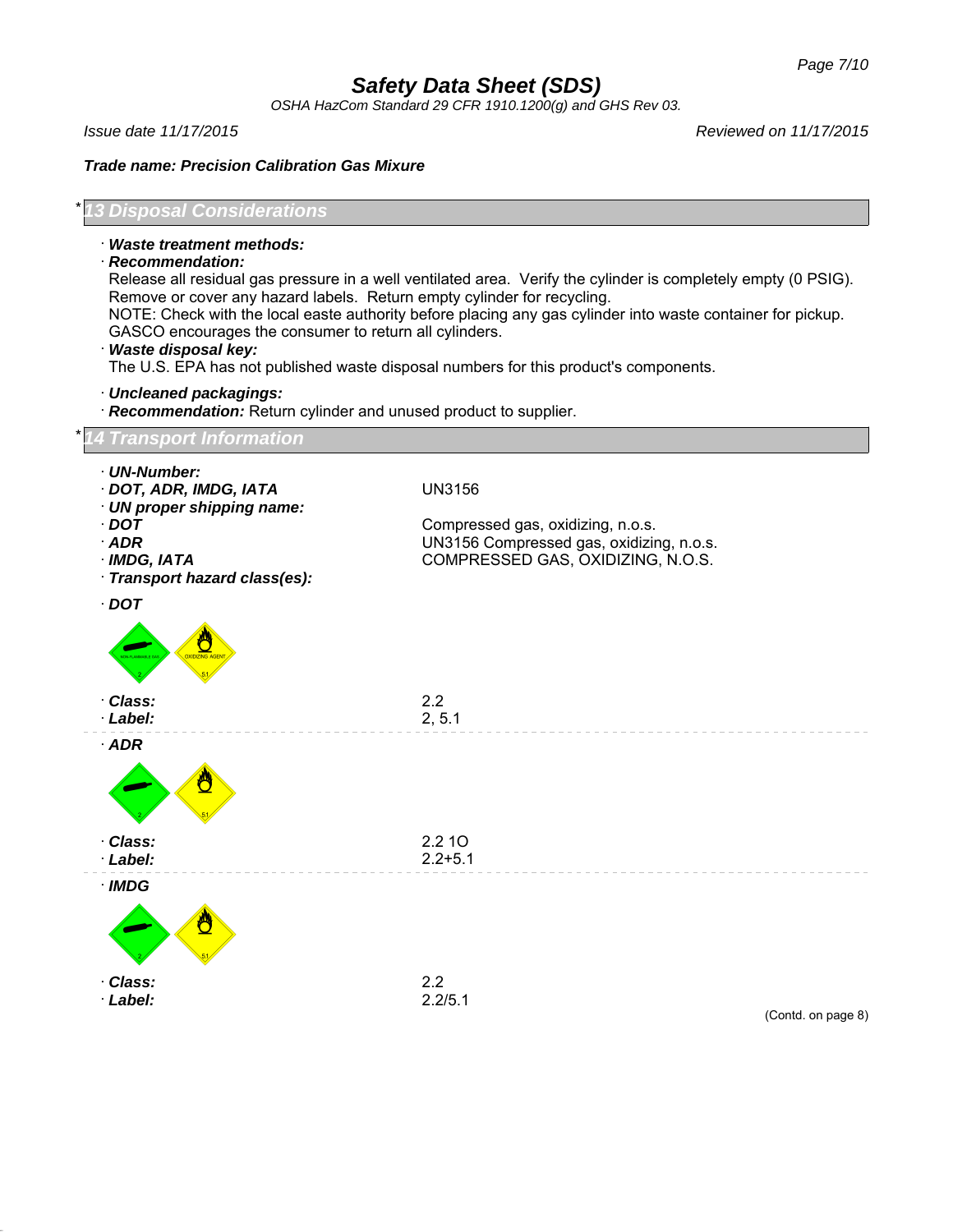*OSHA HazCom Standard 29 CFR 1910.1200(g) and GHS Rev 03.*

*Issue date 11/17/2015 Reviewed on 11/17/2015*

### *Trade name: Precision Calibration Gas Mixure*



None of the ingredients are listed.

· *Chemicals known to cause reproductive toxicity for males:*

None of the ingredients are listed.

(Contd. on page 9)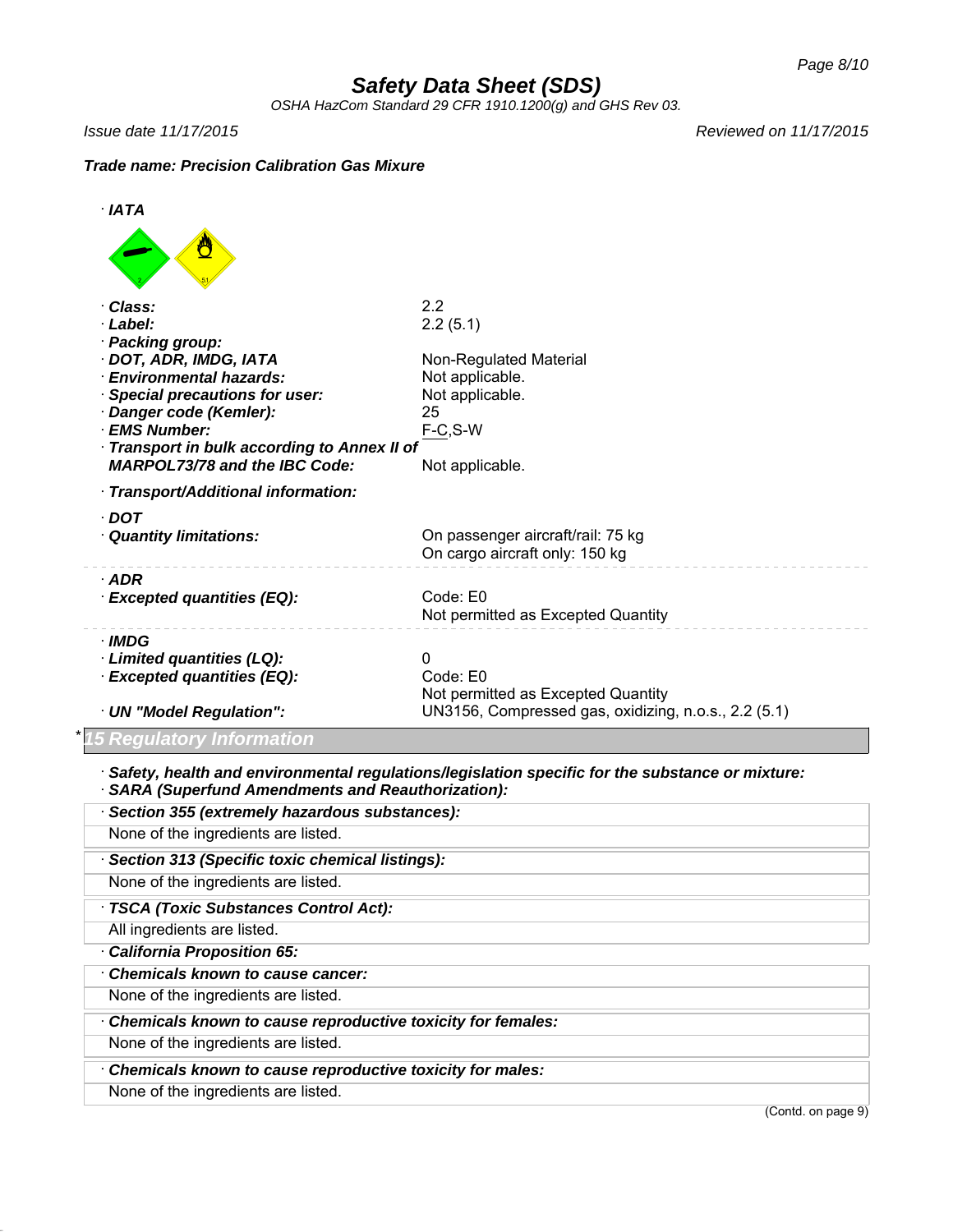*OSHA HazCom Standard 29 CFR 1910.1200(g) and GHS Rev 03.*

*Issue date 11/17/2015 Reviewed on 11/17/2015*

*Trade name: Precision Calibration Gas Mixure*

· *Chemicals known to cause developmental toxicity:*

None of the ingredients are listed.

· *Carcinogenic categories:*

· *EPA (Environmental Protection Agency):*

None of the ingredients are listed.

· *TLV (Threshold Limit Value established by ACGIH):*

None of the ingredients are listed.

### · *NIOSH-Ca (National Institute for Occupational Safety and Health):*

None of the ingredients are listed.

#### · *GHS label elements*

The product is classified and labeled according to the Globally Harmonized System (GHS).

· *Hazard pictograms:*



#### · *Signal word:* Danger

· *Hazard statements:*

May cause or intensify fire; oxidizer.

Contains gas under pressure; may explode if heated.

· *Precautionary statements:* Keep/Store away from clothing/combustible materials. Keep valves and fittings free from oil and grease. In case of fire: Stop leak if safe to do so. Protect from sunlight. Store in a well-ventilated place.

#### · *National regulations:*

The product is subject to be classified according with the latest version of the regulations on hazardous substances.

| State Right to Know:                 |                |                                                    |               |  |  |
|--------------------------------------|----------------|----------------------------------------------------|---------------|--|--|
| CAS: 7727-37-9<br>RTECS: QW 9700000  | Nitrogen       | $\Diamond$ Press. Gas, H280; Simple Asphyxiant     | 10 - 99.5%    |  |  |
| $CAS: 124-38-9$<br>RTECS: FF 6400000 | Carbon Dioxide | $\diamondsuit$ Press. Gas, H280; Simple Asphyxiant | $5 - 88%$     |  |  |
| CAS: 7782-44-7                       | Oxygen         | <b>♦ Oxid. Gas 1, H270; ♦ Press. Gas, H280</b>     | $23.5 - 90\%$ |  |  |
| All ingredients are listed.          |                |                                                    |               |  |  |

· *Chemical safety assessment:* A Chemical Safety Assessment has not been carried out.

#### \* *16 Other Information*

#### · *Relevant phrases:*

Gasco Affiliates, LLC, makes not express or implied warranties, guarantees or representations regarding the product of the information herein, including but not limited to any implied warranty or merchantability or fitness for use. Gasco Affilitates, LLC shall not be liable for any personal injury, property or other damages of any nature, whether compensatory, consequential, exemplary, or otherwise, resulting from any publication, use of reliance upon the information herein.

· *Date of preparation / last revision:* 11/17/2015 / -